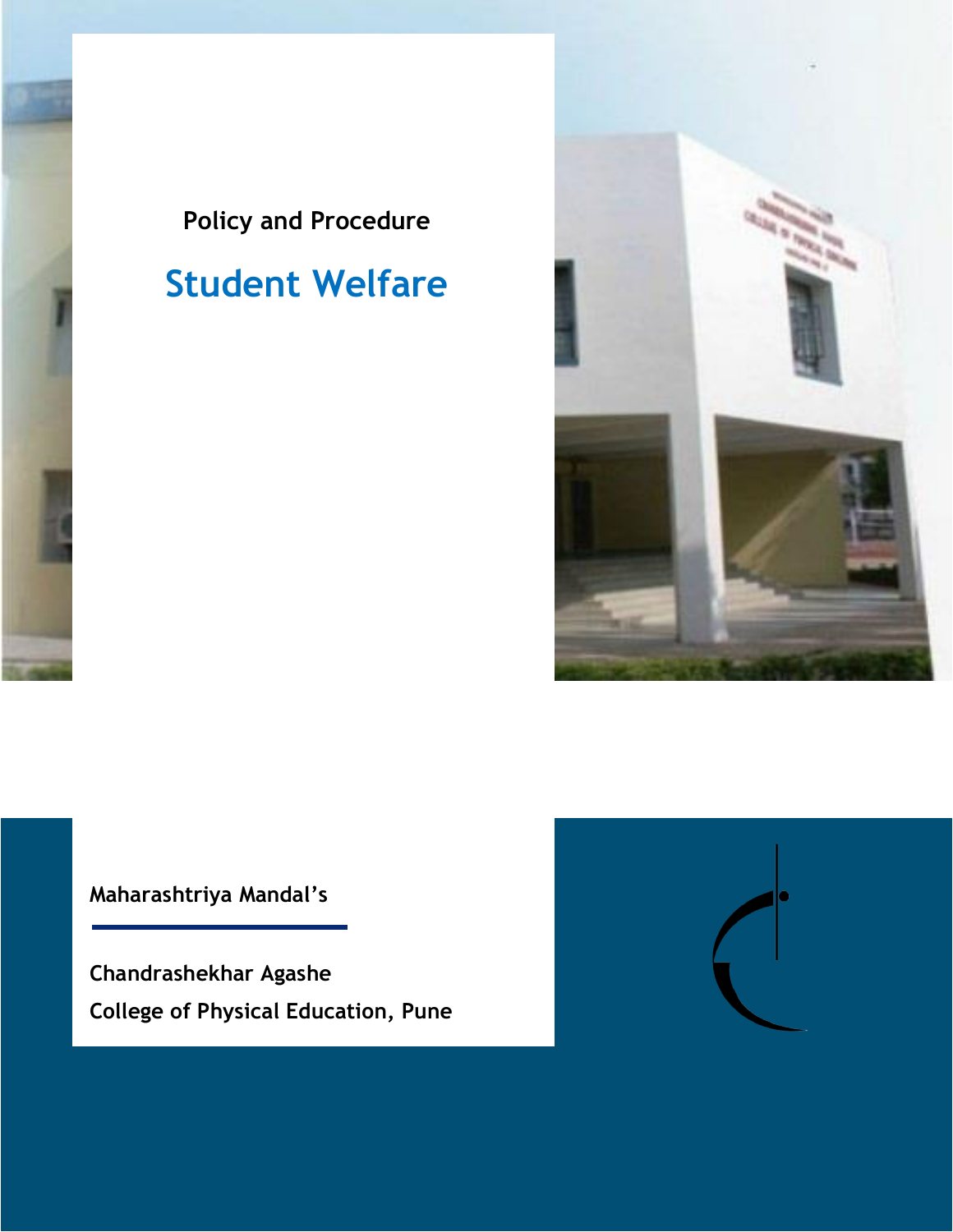

Maharashtriya Mandal's **Chandrashekhar Agashe College of Physical Education,** Gultekadi, Pune - 37

### **Introduction**

The College has a functioning Students' Welfare Fund that provides financial assistance to the differently abled and needy or deserving students to help pursue their studies in the College.

#### **Policy Statement**

To provide financial aid to the needy students to meet their expenses towards tuition fees, hostel fees etc., provided their need is genuine in the opinion of the college authorities.

### **Fund Raising**

- Each member of Alumni of CACPE will pay a sum of  $\bar{\tau}$  200 towards this fund at the time of the registration as a member of Alumni Association.
- Contribution from other sources acceptable to the Students' Welfare Committee.

### **Procedure Operation of the Fund**

### **(a) Sanction of the Loan**

- 1. Priority for fund allocation will be given to First Year Bachelors' students
- 2. Students desirous of availing this loan will have to submit their applications to the Principal on a prescribed form.
- 3. Ordinarily, the amount of the loan shall not exceed  $\bar{\tau}$  for any individual student, however the maximum amount of the aid / reimbursement will be determined and sanctioned by the Principal of the CACPE and Secretary of the Students Welfare Committee on the basis of merit and subject to availability of funds.
- 4. Normally, not more than one application for loan will be entertained from the same student during a course unless all the previous dues have been paid.
- 5. The Students' Welfare Committee would ordinarily meet to consider the formal approval of the loan given to the students during the academic year.
- 6. Before allotment of the welfare fund to student Guardian/ Parents of the student must give undertaking in written about the return of the loan else any staff of CACPE can take responsibility of refund of loan.

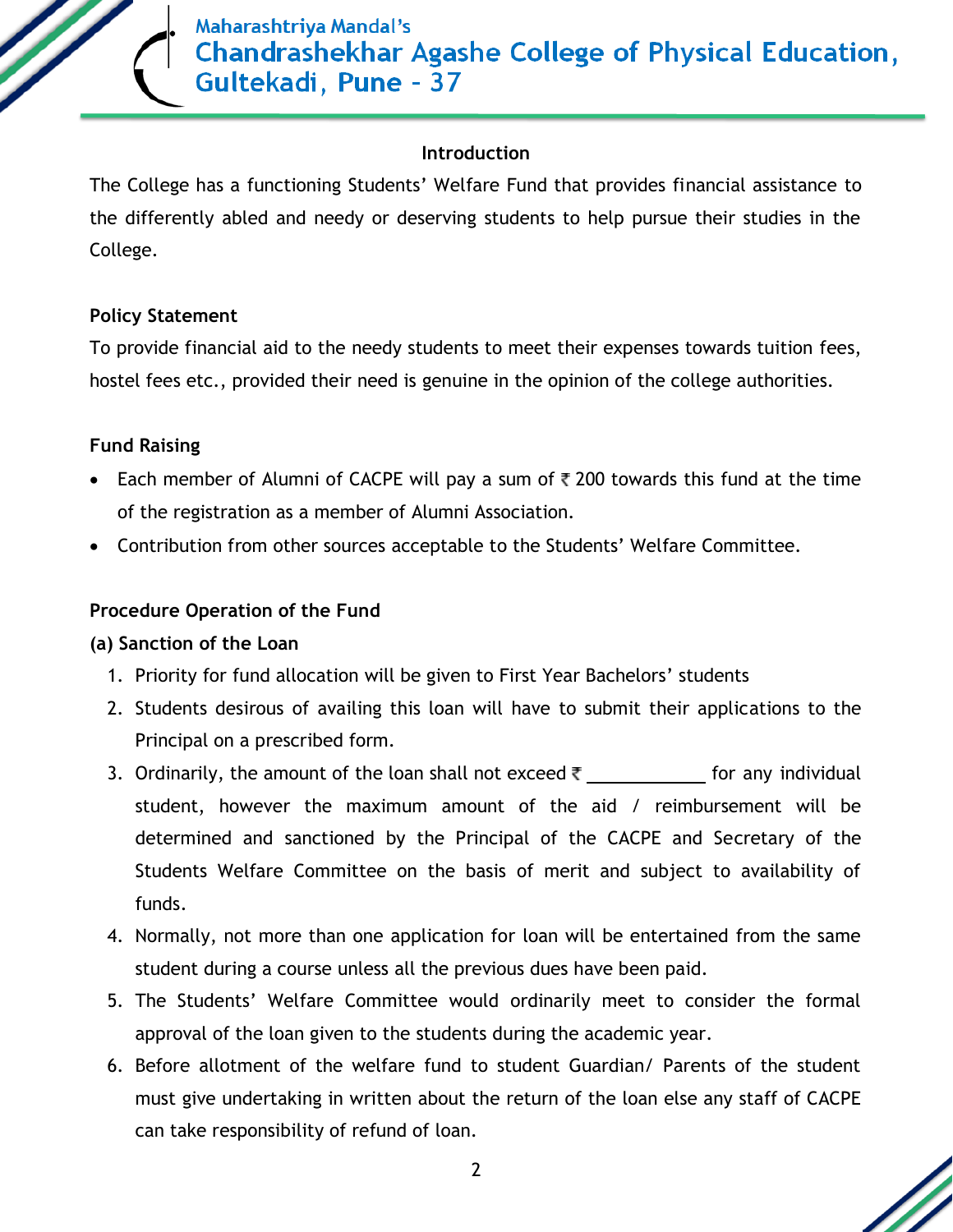

7. The sanction of the loan will be initiated to the student concerned who will collect the money from the Bank/ Office.

#### **(b) Deposits and Withdrawals**

- All the contributions to the fund will be deposited in **"Students Welfare Fund"** account in Bank of Maharashtra, TMV Branch, Pune.
- All money transactions will be made by the Principal of the CACPE / Secretary, Students' Welfare Committee. The Bank account will be operated by the Principal of the CACPE.

### **(c) Refund of the loan**

- The students will be required to refund the loan granted within the permitted duration from the date of receipt of the loan. In any case the student must refund the loan within last month of the course completion.
- No interest will be chargeable on the loan granted.

#### **Students' Welfare Committee**

| • Accountant (CACPE)                        |                     | <b>Treasurer</b> |
|---------------------------------------------|---------------------|------------------|
| • Teacher Nominated by Principal            |                     | Member           |
| • HOD (PG) / Teacher Nominated by Principal | $\sigma_{\rm{max}}$ | Secretary        |
| • Principal (CACPE)                         |                     | Chairman         |

*\*\*\* Tenure for the committee will be for Two Years*

The College has a functioning Students' Welfare Fund that provides financial assistance to the differently abled and needy or deserving students to help pursue their studies in the College. As per the Students Welfare Policy of the CACPE, the committee for the smooth operations and functioning has been formed.

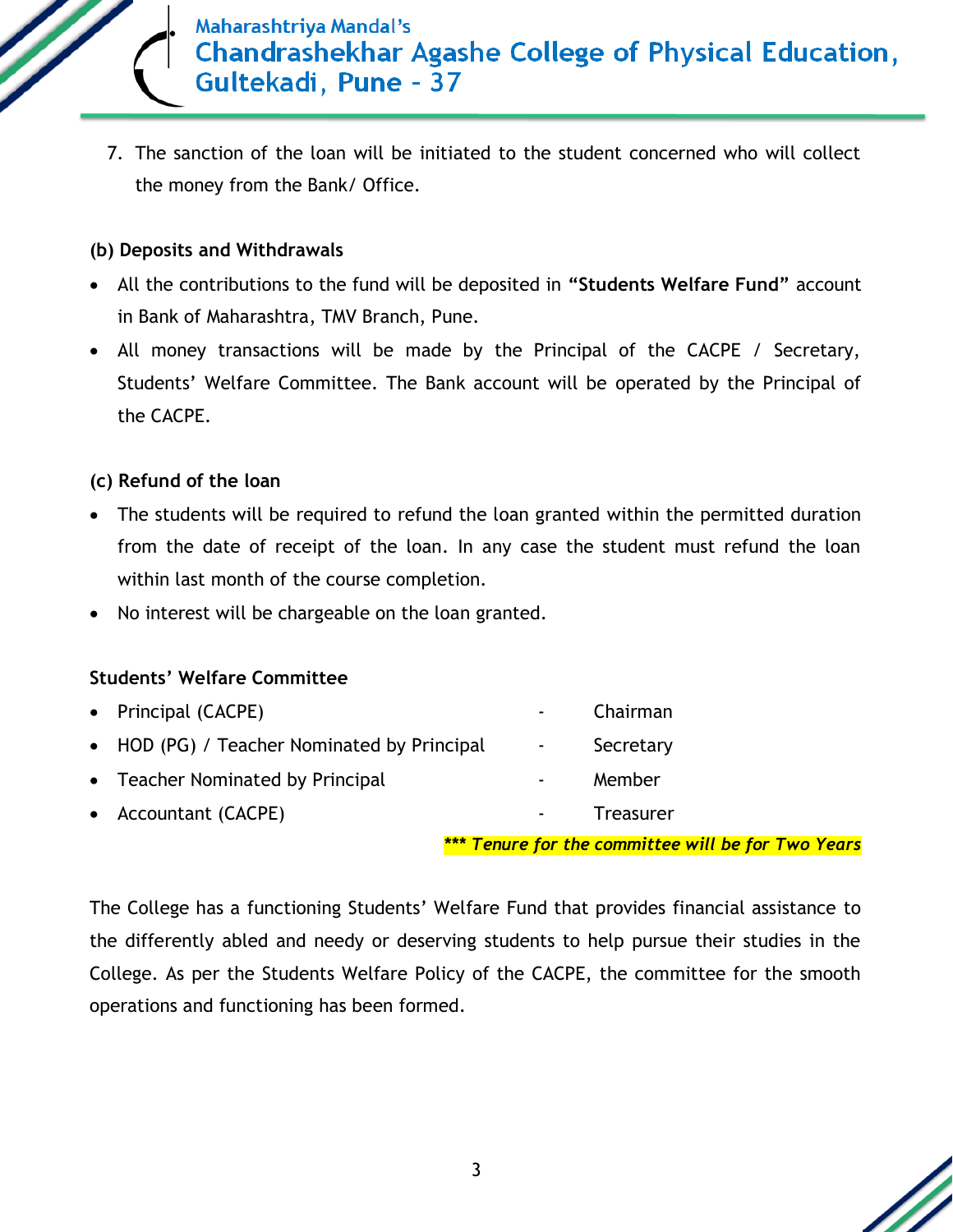

Maharashtriya Mandal's Chandrashekhar Agashe College of Physical Education, Gultekadi, Pune - 37

#### **No Dues Certificate**

(Under Students Welfare Scheme)

Date\_\_\_\_\_\_\_\_\_\_\_\_

| Shri./Kum. |  |          |  | was granted a loan of                                                           |  |  |  |
|------------|--|----------|--|---------------------------------------------------------------------------------|--|--|--|
| Rs.        |  | (Rupees) |  |                                                                                 |  |  |  |
|            |  |          |  | under the Chudents Welfare Ceheme in Chandrashelchar Agashe Cellege of Dhugical |  |  |  |

under the **Students Welfare Scheme** in Chandrashekhar Agashe College of Physical Education.

He/ She has reimbursed the due amount till today and has no more dues to pay towards the loan. The details of reimbursed amount are as follows.

| Amount sanctioned as a loan: | Rs.       | for Duration |
|------------------------------|-----------|--------------|
| First Instalment:            | Rs.       | Date:        |
| Second Instalment:           | <b>Rs</b> | Date:        |
| Third Instalment:            | Rs        | Date:        |

**Principal Secretary**

**CACPE, Pune Student's Welfare Committee**

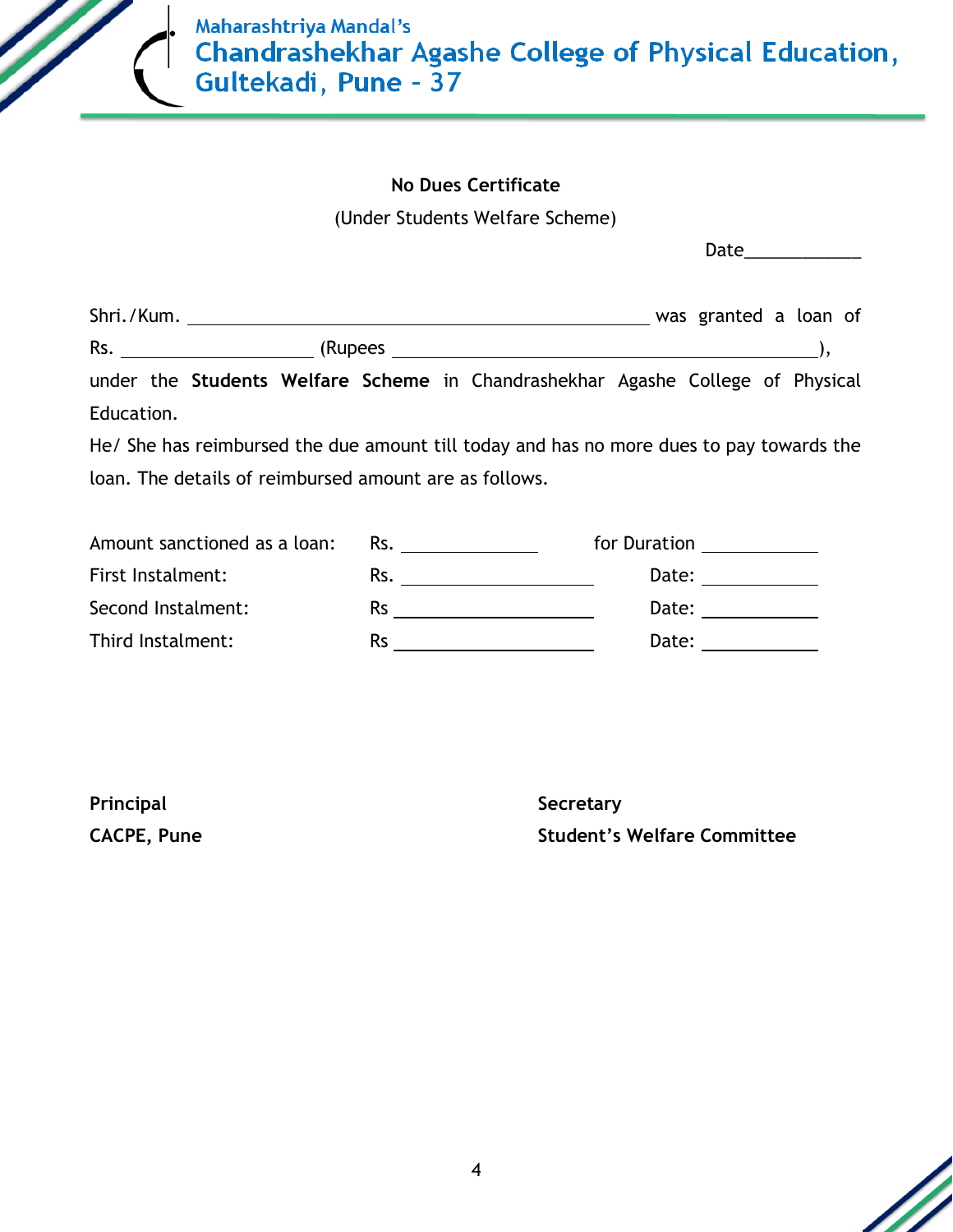

|                | <b>Application Form for Educational Loan</b>                                                 |                   |
|----------------|----------------------------------------------------------------------------------------------|-------------------|
|                | (Under Students Welfare Scheme)                                                              |                   |
|                |                                                                                              |                   |
| To.            |                                                                                              |                   |
| The Principal  |                                                                                              |                   |
| CACPE, Pune    |                                                                                              |                   |
| Respected Sir, |                                                                                              |                   |
| $\mathbf{L}$   |                                                                                              | studying in<br>am |
|                |                                                                                              |                   |
| institution.   |                                                                                              |                   |
|                | I request a loan of Rs. ________________(Rupees ________________________________             |                   |
|                |                                                                                              |                   |
|                |                                                                                              |                   |
|                | I agree to abide by your rules and regulations regarding such loans as existing or as may be |                   |

changed from time to time by the Student Welfare Committee.

I am giving hereunder information in respect of myself, my family members, the Proposed guarantees and declare that the particulars given hereunder are true and correct to the best of my belief. In case the same are subsequently found to be incorrect or in case the ward / student does not continue / prosecute his studies successfully or commits breach of any of rules, the committee shall be at liberty to recall the loan immediately and / or stop further privileges.

Yours faithfully,